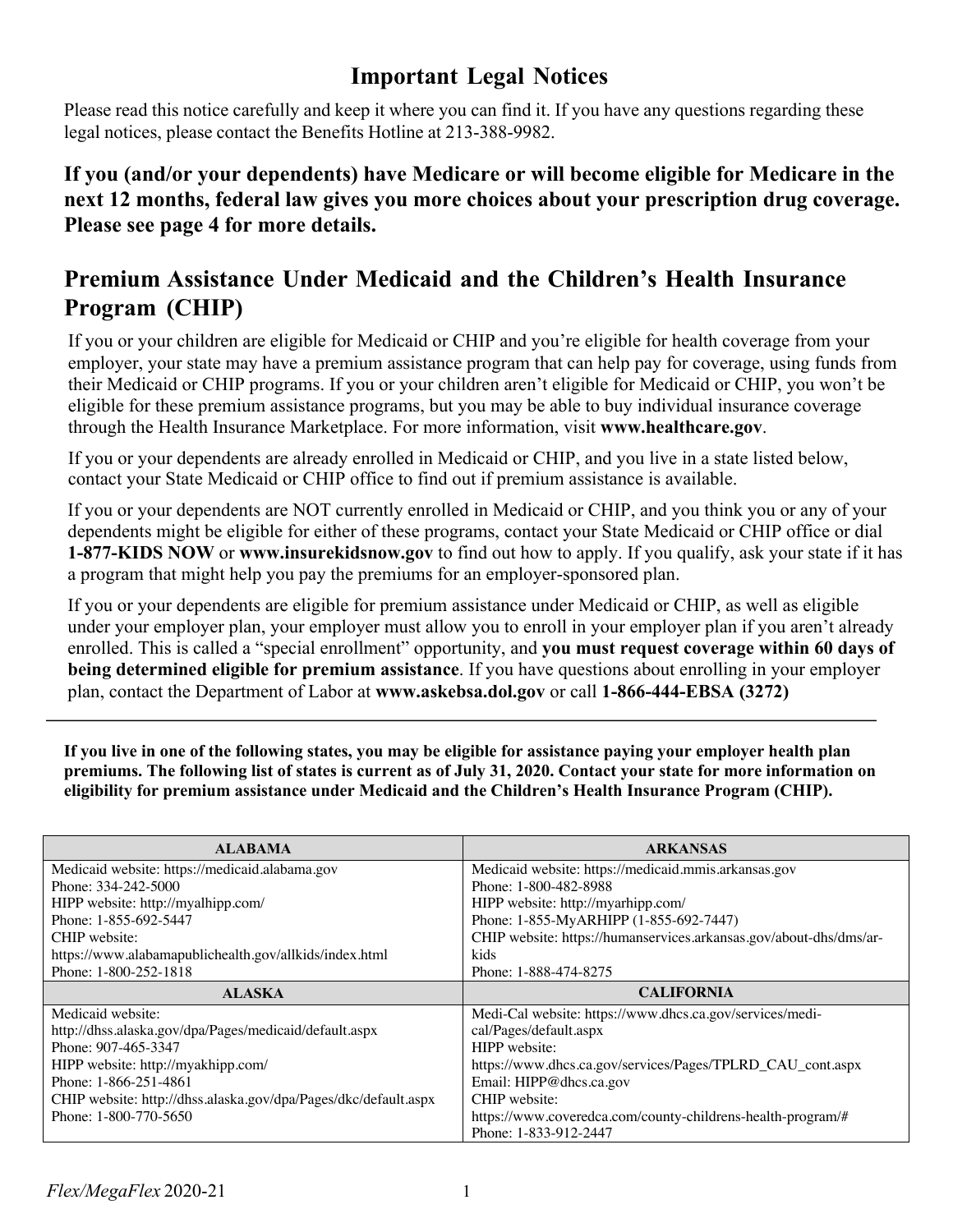| <b>COLORADO</b>                                                                              | <b>MASSACHUSETTS</b>                                                                   |  |
|----------------------------------------------------------------------------------------------|----------------------------------------------------------------------------------------|--|
| Medicaid website: https://www.healthfirstcolorado.com/                                       | Medicaid website: https://www.mass.gov/topics/masshealth                               |  |
| Phone: 1-800-221-3943/ State Relay 711                                                       | Phone: 1-800-841-2900                                                                  |  |
| HIPP website: https://www.colorado.gov/pacific/hcpf/health-                                  | HIPP website: https://www.mass.gov/info-details/masshealth-                            |  |
| insurance-buy-program                                                                        | premium-assistance-pa                                                                  |  |
| Phone: 1-855-692-6442                                                                        | Phone: 1-800-862-4840                                                                  |  |
| CHIP website: https://www.colorado.gov/pacific/hcpf/child-health-<br>plan-plus               |                                                                                        |  |
| Phone: 1-800-359-1991/ State Relay 711                                                       |                                                                                        |  |
| <b>FLORIDA</b>                                                                               | <b>MINNESOTA</b>                                                                       |  |
| Medicaid website: https://www.flmedicaidmanagedcare.com/                                     | Medicaid website: https://mn.gov/dhs/health-care-coverage/                             |  |
| Phone: 1-877-711-3662                                                                        | HIPP website: https://mn.gov/dhs/people-we-serve/children-and-                         |  |
| HIPP website: https://www.flmedicaidtplrecovery.com/                                         | families/health-care/health-care-programs/programs-and-                                |  |
| flmedicaidtplrecovery.com/hipp/index.html                                                    | services/other-insurance.jsp                                                           |  |
| Phone: 1-877-357-3268                                                                        | Medicaid and HIPP phone: 1-800-657-3739                                                |  |
| <b>GEORGIA</b>                                                                               | <b>MISSOURI</b>                                                                        |  |
| Medicaid website: https://medicaid.georgia.gov/                                              | Medicaid website: https://mydss.mo.gov/healthcare                                      |  |
| Phone: 1-877-423-4746                                                                        | Phone: 573-751-3425<br>HIPP website:                                                   |  |
| HIPP website: https://medicaid.georgia.gov/health-insurance-<br>premium-payment-program-hipp | http://www.dss.mo.gov/mhd/participants/pages/hipp.htm                                  |  |
| Phone: 678-564-1162 ext. 2131                                                                | Phone: 573-751-2005                                                                    |  |
| CHIP website: https://dch.georgia.gov/peachcare-kids                                         |                                                                                        |  |
| Phone: 1-877-427-3224                                                                        |                                                                                        |  |
| <b>INDIANA</b>                                                                               | <b>MONTANA</b>                                                                         |  |
| Medicaid website: https://www.in.gov/medicaid/                                               | Medicaid website:                                                                      |  |
| Phone: 1-800-457-4584                                                                        | http://dphhs.mt.gov/MontanaHealthcarePrograms/memberservices                           |  |
| CHIP: https://www.in.gov/medicaid/members/174.htm                                            | CHIP website: http://dphhs.mt.gov/HMK                                                  |  |
| Phone: 1-800-889-9949                                                                        | Medicaid and CHIP phone: 1-800-362-8312                                                |  |
| <b>IOWA</b>                                                                                  | <b>NEBRASKA</b>                                                                        |  |
| Medicaid website: https://dhs.iowa.gov/ime/members<br>Phone: 1-800-338-8366                  | Medicaid website: http://www.ACCESSNebraska.ne.gov<br>Phone: 1-855-632-7633            |  |
| CHIP (Hawki) Website: http://dhs.iowa.gov/Hawki                                              |                                                                                        |  |
| Phone: 1-800-257-8563                                                                        |                                                                                        |  |
| <b>KANSAS</b>                                                                                | <b>NEVADA</b>                                                                          |  |
| Medicaid website: https://www.kancare.ks.gov/home                                            | Medicaid website: http://dhcfp.nv.gov                                                  |  |
| Phone: 1-800-792-4884                                                                        | HIPP website: http://dhcfp.nv.gov/pgms/CPT/HIPP/                                       |  |
|                                                                                              | Medicaid and HIPP phone: 1-800-992-0900                                                |  |
| <b>KENTUCKY</b>                                                                              | <b>NEW HAMPSHIRE</b>                                                                   |  |
| Medicaid website:                                                                            | Medicaid website: https://www.dhhs.nh.gov/ombp/medicaid/index.htm                      |  |
| https://chfs.ky.gov/agencies/dms/Pages/default.aspx                                          | Phone: 1-800-852-3345, ext. 4344                                                       |  |
| Phone: 1-800-633-4227<br>HIPP website:                                                       | HIPP website: https://www.dhhs.nh.gov/oii/hipp.htm<br>Phone: 1-800-852-3345, ext. 5218 |  |
| https://chfs.ky.gov/agencies/dms/member/Pages/kihipp.aspx                                    |                                                                                        |  |
| Phone: 1-855-459-6328                                                                        |                                                                                        |  |
| CHIP website: https://kidshealth.ky.gov/Pages/index.aspx                                     |                                                                                        |  |
| Phone: 1-877-524-4718                                                                        |                                                                                        |  |
| <b>LOUISIANA</b>                                                                             | <b>NEW JERSEY</b>                                                                      |  |
| Medicaid website: www.medicaid.la.gov                                                        | Medicaid website:                                                                      |  |
| Phone: 1-888-342-6207<br>HIPP website: www.ldh.la.gov/lahipp                                 | http://www.state.nj.us/humanservices/dmahs/clients/medicaid/<br>Phone: 1-800-356-1561  |  |
| Phone: 1-855-618-5488                                                                        | CHIP Website: http://www.njfamilycare.org/index.html                                   |  |
|                                                                                              | Phone: 1-800-701-0710                                                                  |  |
| <b>MAINE</b>                                                                                 | <b>NEW YORK</b>                                                                        |  |
| Medicaid website:                                                                            | Medicaid website: https://www.health.ny.gov/health_care/medicaid/                      |  |
| https://www.maine.gov/dhhs/ofi/applications-forms                                            | Phone: 1-800-541-2831                                                                  |  |
| Phone: 1-855-797-4357 TTY: Maine relay 711                                                   |                                                                                        |  |
| HIPP website: https://www.maine.gov/dhhs/ofi/applications-forms                              |                                                                                        |  |
| Phone: 1-800-977-6740 TTY: Maine relay 711                                                   |                                                                                        |  |
|                                                                                              |                                                                                        |  |
| CHIP website: https://www.maine.gov/dhhs/oms/mainecare-<br>options/children                  |                                                                                        |  |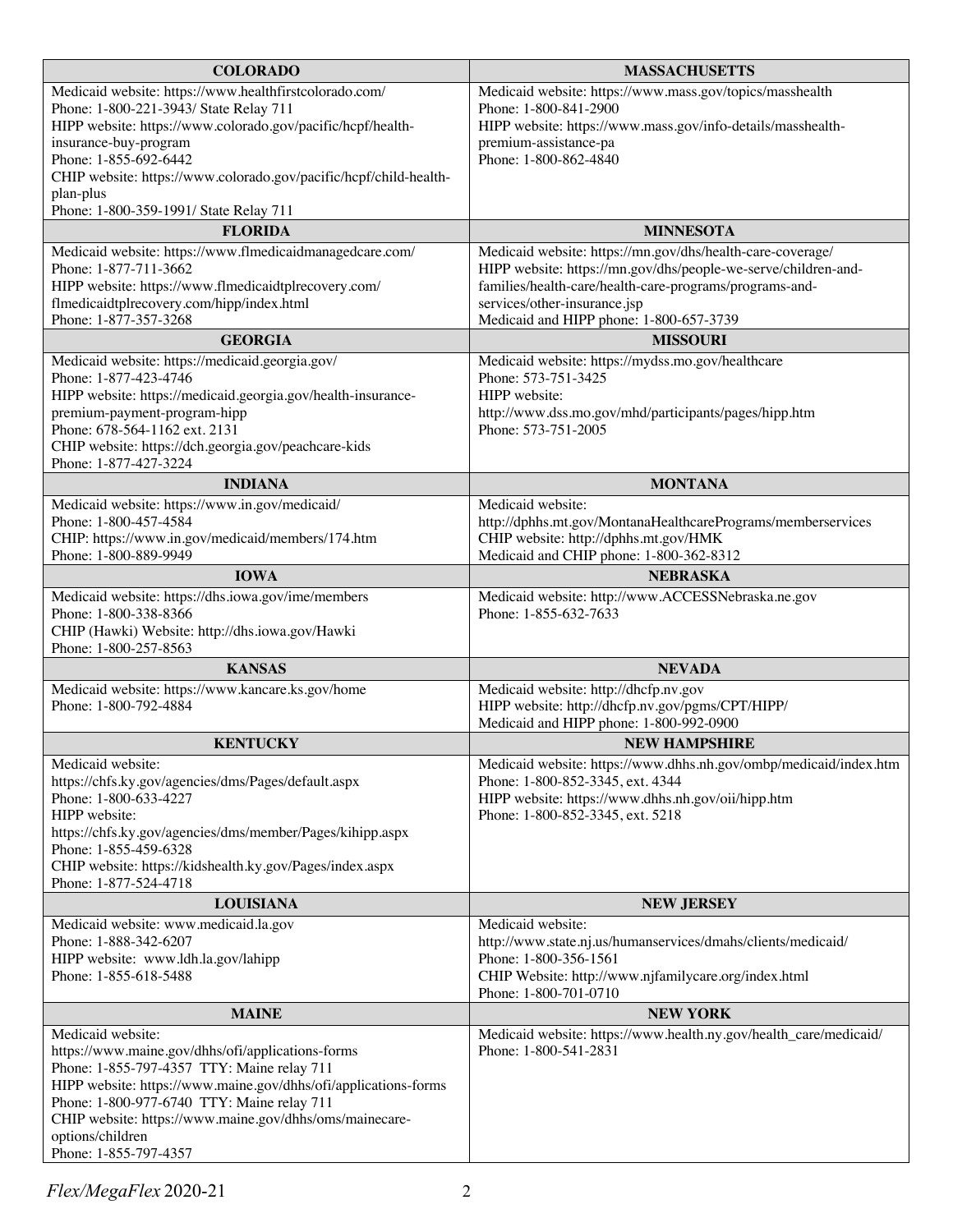| Medicaid website: https://medicaid.ncdhhs.gov/<br>Medicaid website: https://hhs.texas.gov/services/health/medicaid-chip<br>Phone: 919-855-4100<br>Phone: 1-800-252-8263<br>HIPP website: https://medicaid.ncdhhs.gov/beneficiaries/get-<br>HIPP website: http://gethipptexas.com/<br>started/find-programs-and-services/health-insurance-premium-<br>Phone: 1-800-440-0493<br>payment-program<br>Phone: 1-855-696-2447<br><b>NORTH DAKOTA</b><br><b>UTAH</b><br>Medicaid website: https://medicaid.utah.gov/<br>Medicaid website:<br>http://www.nd.gov/dhs/services/medicalserv/medicaid/<br>Phone: 1-800-662-9651<br>Phone: 1-844-854-4825<br>CHIP website: https://health.utah.gov/chip<br>Phone: 1-877-543-7669<br>CHIP website: https://www.nd.gov/dhs/services/medicalserv/chip/<br><b>OKLAHOMA</b><br><b>VERMONT</b><br>Medicaid website: http://www.insureoklahoma.org<br>Medicaid website: https://www.greenmountaincare.org/<br>Phone: 1-888-365-3742<br>Phone: 1-800-250-8427<br><b>OREGON</b><br><b>VIRGINIA</b><br>Medicaid website: https://coverva.org/medicaid/ or<br>Medicaid website: https://healthcare.oregon.gov/Pages/index.aspx<br>https://www.dmas.virginia.gov/#/index<br>Phone: 1-800-699-9075<br>Phone: 1-855-242-8282<br>HIPP website: https://www.oregon.gov/dhs/BUSINESS-<br>SERVICES/OPAR/Pages/tpl-hipp.aspx<br>HIPP website: https://www.coverva.org/hipp/<br>Phone: 1-800-432-5924<br><b>PENNSYLVANIA</b><br><b>WASHINGTON</b><br>Medicaid website:<br>Medicaid website: https://www.hca.wa.gov/<br>https://www.dhs.pa.gov/Services/Assistance/Pages/Medical-<br>Phone: 1-800-562-3022<br>HIPP website: https://www.hca.wa.gov/health-care-services-<br>Assistance.aspx<br>HIPP website:<br>supports/program-administration/premium-payment-program |
|--------------------------------------------------------------------------------------------------------------------------------------------------------------------------------------------------------------------------------------------------------------------------------------------------------------------------------------------------------------------------------------------------------------------------------------------------------------------------------------------------------------------------------------------------------------------------------------------------------------------------------------------------------------------------------------------------------------------------------------------------------------------------------------------------------------------------------------------------------------------------------------------------------------------------------------------------------------------------------------------------------------------------------------------------------------------------------------------------------------------------------------------------------------------------------------------------------------------------------------------------------------------------------------------------------------------------------------------------------------------------------------------------------------------------------------------------------------------------------------------------------------------------------------------------------------------------------------------------------------------------------------------------------------------------------------------------------------------------------------------------------------------------------------|
|                                                                                                                                                                                                                                                                                                                                                                                                                                                                                                                                                                                                                                                                                                                                                                                                                                                                                                                                                                                                                                                                                                                                                                                                                                                                                                                                                                                                                                                                                                                                                                                                                                                                                                                                                                                      |
|                                                                                                                                                                                                                                                                                                                                                                                                                                                                                                                                                                                                                                                                                                                                                                                                                                                                                                                                                                                                                                                                                                                                                                                                                                                                                                                                                                                                                                                                                                                                                                                                                                                                                                                                                                                      |
|                                                                                                                                                                                                                                                                                                                                                                                                                                                                                                                                                                                                                                                                                                                                                                                                                                                                                                                                                                                                                                                                                                                                                                                                                                                                                                                                                                                                                                                                                                                                                                                                                                                                                                                                                                                      |
|                                                                                                                                                                                                                                                                                                                                                                                                                                                                                                                                                                                                                                                                                                                                                                                                                                                                                                                                                                                                                                                                                                                                                                                                                                                                                                                                                                                                                                                                                                                                                                                                                                                                                                                                                                                      |
|                                                                                                                                                                                                                                                                                                                                                                                                                                                                                                                                                                                                                                                                                                                                                                                                                                                                                                                                                                                                                                                                                                                                                                                                                                                                                                                                                                                                                                                                                                                                                                                                                                                                                                                                                                                      |
|                                                                                                                                                                                                                                                                                                                                                                                                                                                                                                                                                                                                                                                                                                                                                                                                                                                                                                                                                                                                                                                                                                                                                                                                                                                                                                                                                                                                                                                                                                                                                                                                                                                                                                                                                                                      |
|                                                                                                                                                                                                                                                                                                                                                                                                                                                                                                                                                                                                                                                                                                                                                                                                                                                                                                                                                                                                                                                                                                                                                                                                                                                                                                                                                                                                                                                                                                                                                                                                                                                                                                                                                                                      |
|                                                                                                                                                                                                                                                                                                                                                                                                                                                                                                                                                                                                                                                                                                                                                                                                                                                                                                                                                                                                                                                                                                                                                                                                                                                                                                                                                                                                                                                                                                                                                                                                                                                                                                                                                                                      |
|                                                                                                                                                                                                                                                                                                                                                                                                                                                                                                                                                                                                                                                                                                                                                                                                                                                                                                                                                                                                                                                                                                                                                                                                                                                                                                                                                                                                                                                                                                                                                                                                                                                                                                                                                                                      |
|                                                                                                                                                                                                                                                                                                                                                                                                                                                                                                                                                                                                                                                                                                                                                                                                                                                                                                                                                                                                                                                                                                                                                                                                                                                                                                                                                                                                                                                                                                                                                                                                                                                                                                                                                                                      |
|                                                                                                                                                                                                                                                                                                                                                                                                                                                                                                                                                                                                                                                                                                                                                                                                                                                                                                                                                                                                                                                                                                                                                                                                                                                                                                                                                                                                                                                                                                                                                                                                                                                                                                                                                                                      |
|                                                                                                                                                                                                                                                                                                                                                                                                                                                                                                                                                                                                                                                                                                                                                                                                                                                                                                                                                                                                                                                                                                                                                                                                                                                                                                                                                                                                                                                                                                                                                                                                                                                                                                                                                                                      |
|                                                                                                                                                                                                                                                                                                                                                                                                                                                                                                                                                                                                                                                                                                                                                                                                                                                                                                                                                                                                                                                                                                                                                                                                                                                                                                                                                                                                                                                                                                                                                                                                                                                                                                                                                                                      |
|                                                                                                                                                                                                                                                                                                                                                                                                                                                                                                                                                                                                                                                                                                                                                                                                                                                                                                                                                                                                                                                                                                                                                                                                                                                                                                                                                                                                                                                                                                                                                                                                                                                                                                                                                                                      |
|                                                                                                                                                                                                                                                                                                                                                                                                                                                                                                                                                                                                                                                                                                                                                                                                                                                                                                                                                                                                                                                                                                                                                                                                                                                                                                                                                                                                                                                                                                                                                                                                                                                                                                                                                                                      |
|                                                                                                                                                                                                                                                                                                                                                                                                                                                                                                                                                                                                                                                                                                                                                                                                                                                                                                                                                                                                                                                                                                                                                                                                                                                                                                                                                                                                                                                                                                                                                                                                                                                                                                                                                                                      |
|                                                                                                                                                                                                                                                                                                                                                                                                                                                                                                                                                                                                                                                                                                                                                                                                                                                                                                                                                                                                                                                                                                                                                                                                                                                                                                                                                                                                                                                                                                                                                                                                                                                                                                                                                                                      |
|                                                                                                                                                                                                                                                                                                                                                                                                                                                                                                                                                                                                                                                                                                                                                                                                                                                                                                                                                                                                                                                                                                                                                                                                                                                                                                                                                                                                                                                                                                                                                                                                                                                                                                                                                                                      |
|                                                                                                                                                                                                                                                                                                                                                                                                                                                                                                                                                                                                                                                                                                                                                                                                                                                                                                                                                                                                                                                                                                                                                                                                                                                                                                                                                                                                                                                                                                                                                                                                                                                                                                                                                                                      |
|                                                                                                                                                                                                                                                                                                                                                                                                                                                                                                                                                                                                                                                                                                                                                                                                                                                                                                                                                                                                                                                                                                                                                                                                                                                                                                                                                                                                                                                                                                                                                                                                                                                                                                                                                                                      |
|                                                                                                                                                                                                                                                                                                                                                                                                                                                                                                                                                                                                                                                                                                                                                                                                                                                                                                                                                                                                                                                                                                                                                                                                                                                                                                                                                                                                                                                                                                                                                                                                                                                                                                                                                                                      |
|                                                                                                                                                                                                                                                                                                                                                                                                                                                                                                                                                                                                                                                                                                                                                                                                                                                                                                                                                                                                                                                                                                                                                                                                                                                                                                                                                                                                                                                                                                                                                                                                                                                                                                                                                                                      |
|                                                                                                                                                                                                                                                                                                                                                                                                                                                                                                                                                                                                                                                                                                                                                                                                                                                                                                                                                                                                                                                                                                                                                                                                                                                                                                                                                                                                                                                                                                                                                                                                                                                                                                                                                                                      |
| https://www.dhs.pa.gov/providers/Providers/Pages/Medical/HIPP-                                                                                                                                                                                                                                                                                                                                                                                                                                                                                                                                                                                                                                                                                                                                                                                                                                                                                                                                                                                                                                                                                                                                                                                                                                                                                                                                                                                                                                                                                                                                                                                                                                                                                                                       |
| Program.aspx                                                                                                                                                                                                                                                                                                                                                                                                                                                                                                                                                                                                                                                                                                                                                                                                                                                                                                                                                                                                                                                                                                                                                                                                                                                                                                                                                                                                                                                                                                                                                                                                                                                                                                                                                                         |
| Phone: 1-800-692-7462                                                                                                                                                                                                                                                                                                                                                                                                                                                                                                                                                                                                                                                                                                                                                                                                                                                                                                                                                                                                                                                                                                                                                                                                                                                                                                                                                                                                                                                                                                                                                                                                                                                                                                                                                                |
| <b>CHIP</b> Website:                                                                                                                                                                                                                                                                                                                                                                                                                                                                                                                                                                                                                                                                                                                                                                                                                                                                                                                                                                                                                                                                                                                                                                                                                                                                                                                                                                                                                                                                                                                                                                                                                                                                                                                                                                 |
| https://www.dhs.pa.gov/providers/Providers/Pages/PROMISE-Chip-                                                                                                                                                                                                                                                                                                                                                                                                                                                                                                                                                                                                                                                                                                                                                                                                                                                                                                                                                                                                                                                                                                                                                                                                                                                                                                                                                                                                                                                                                                                                                                                                                                                                                                                       |
| Enrollment.aspx                                                                                                                                                                                                                                                                                                                                                                                                                                                                                                                                                                                                                                                                                                                                                                                                                                                                                                                                                                                                                                                                                                                                                                                                                                                                                                                                                                                                                                                                                                                                                                                                                                                                                                                                                                      |
| Phone: 1-800-986-5437                                                                                                                                                                                                                                                                                                                                                                                                                                                                                                                                                                                                                                                                                                                                                                                                                                                                                                                                                                                                                                                                                                                                                                                                                                                                                                                                                                                                                                                                                                                                                                                                                                                                                                                                                                |
| <b>RHODE ISLAND</b><br><b>WEST VIRGINIA</b>                                                                                                                                                                                                                                                                                                                                                                                                                                                                                                                                                                                                                                                                                                                                                                                                                                                                                                                                                                                                                                                                                                                                                                                                                                                                                                                                                                                                                                                                                                                                                                                                                                                                                                                                          |
| Medicaid website: http://www.eohhs.ri.gov/<br>Medicaid website: https://dhhr.wv.gov/bms/Pages/default.aspx                                                                                                                                                                                                                                                                                                                                                                                                                                                                                                                                                                                                                                                                                                                                                                                                                                                                                                                                                                                                                                                                                                                                                                                                                                                                                                                                                                                                                                                                                                                                                                                                                                                                           |
| Phone: 1-855-697-4347, or 401-462-0311 (Direct RIte Share Line)<br>HIPP website: https://mywvhipp.com                                                                                                                                                                                                                                                                                                                                                                                                                                                                                                                                                                                                                                                                                                                                                                                                                                                                                                                                                                                                                                                                                                                                                                                                                                                                                                                                                                                                                                                                                                                                                                                                                                                                                |
| Phone: 1-855-MyWVHIPP (1-855-699-8447)                                                                                                                                                                                                                                                                                                                                                                                                                                                                                                                                                                                                                                                                                                                                                                                                                                                                                                                                                                                                                                                                                                                                                                                                                                                                                                                                                                                                                                                                                                                                                                                                                                                                                                                                               |
| CHIP website: https://chip.wv.gov/Pages/default.aspx                                                                                                                                                                                                                                                                                                                                                                                                                                                                                                                                                                                                                                                                                                                                                                                                                                                                                                                                                                                                                                                                                                                                                                                                                                                                                                                                                                                                                                                                                                                                                                                                                                                                                                                                 |
| Phone: 1-877-WVA-CHIP (1-877-982-2447)                                                                                                                                                                                                                                                                                                                                                                                                                                                                                                                                                                                                                                                                                                                                                                                                                                                                                                                                                                                                                                                                                                                                                                                                                                                                                                                                                                                                                                                                                                                                                                                                                                                                                                                                               |
| <b>WISCONSIN</b><br><b>SOUTH CAROLINA</b>                                                                                                                                                                                                                                                                                                                                                                                                                                                                                                                                                                                                                                                                                                                                                                                                                                                                                                                                                                                                                                                                                                                                                                                                                                                                                                                                                                                                                                                                                                                                                                                                                                                                                                                                            |
| Medicaid website: https://www.scdhhs.gov<br>Medicaid website:                                                                                                                                                                                                                                                                                                                                                                                                                                                                                                                                                                                                                                                                                                                                                                                                                                                                                                                                                                                                                                                                                                                                                                                                                                                                                                                                                                                                                                                                                                                                                                                                                                                                                                                        |
| https://www.dhs.wisconsin.gov/badgercareplus/p-10095.htm<br>Phone: 1-888-549-0820                                                                                                                                                                                                                                                                                                                                                                                                                                                                                                                                                                                                                                                                                                                                                                                                                                                                                                                                                                                                                                                                                                                                                                                                                                                                                                                                                                                                                                                                                                                                                                                                                                                                                                    |
| Phone: 1-800-362-3002<br><b>WYOMING</b><br><b>SOUTH DAKOTA</b>                                                                                                                                                                                                                                                                                                                                                                                                                                                                                                                                                                                                                                                                                                                                                                                                                                                                                                                                                                                                                                                                                                                                                                                                                                                                                                                                                                                                                                                                                                                                                                                                                                                                                                                       |
| Medicaid website: https://dss.sd.gov/medicaid/<br>Medical website: https://health.wyo.gov/healthcarefin/medicaid/                                                                                                                                                                                                                                                                                                                                                                                                                                                                                                                                                                                                                                                                                                                                                                                                                                                                                                                                                                                                                                                                                                                                                                                                                                                                                                                                                                                                                                                                                                                                                                                                                                                                    |
| Phone: 605-773-4678<br>Phone: 1-800-251-1269                                                                                                                                                                                                                                                                                                                                                                                                                                                                                                                                                                                                                                                                                                                                                                                                                                                                                                                                                                                                                                                                                                                                                                                                                                                                                                                                                                                                                                                                                                                                                                                                                                                                                                                                         |

To see if any other states have added a premium assistance program since July 31, 2020, or for more information on special enrollment rights, contact either:

| U.S. Department of Labor                         | U.S. Department of Health and Human Services |
|--------------------------------------------------|----------------------------------------------|
| <b>Employee Benefits Security Administration</b> | Centers for Medicare & Medicaid Services     |
| www.dol.gov/agencies/ebsa                        | www.cms.hhs.gov                              |
| 1-866-444-EBSA (3272)                            | 1-877-267-2323, Menu Option 4, Ext. 61565    |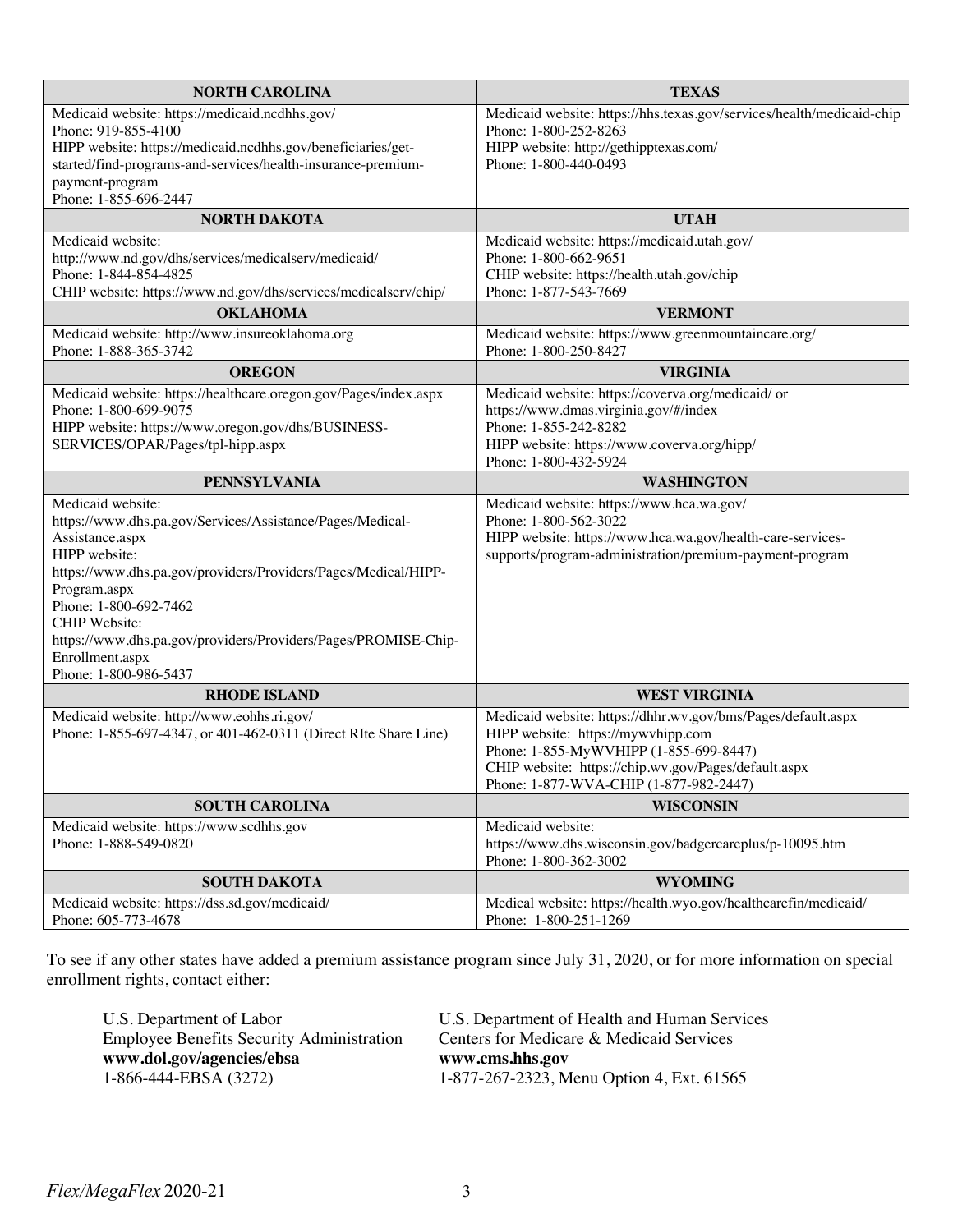# **Medicare Part D Important Notice About Your Prescription Drug Coverage and Medicare**

Please read this notice carefully and keep it where you can find it. This notice provides information about your current prescription drug coverage under the County of Los Angeles (County) *Flex* Plan or *MegaFlex* Plan, the prescription drug coverage that will be provided under *Flex* and *MegaFlex* as of January 1, 2021, and prescription drug coverage available for individuals with Medicare. It also explains the options you have under Medicare prescription drug coverage and can help you decide whether you want to enroll in this coverage. If you are considering enrolling in a Medicare prescription drug plan, you should compare your current coverage, including which drugs are offered and associated costs for those drugs, with the coverage and costs of the plans offering Medicare prescription drug coverage in your area. At the end of this notice is information about where you can get help to make decisions about your prescription drug coverage.

There are two important facts you need to know about your current coverage and Medicare's prescription drug coverage:

- 1. Medicare prescription drug coverage became available in 2006 to everyone with Medicare. You can get this coverage if you join a Medicare Prescription Drug Plan or join a Medicare Advantage Plan that offers prescription drug coverage. All Medicare prescription drug plans provide at least a standard level of coverage set by Medicare. Some plans may also offer more coverage for a higher monthly premium.
- 2. The County has determined that the prescription drug coverage currently offered under Kaiser Permanente HMO (Kaiser); Anthem Blue Cross HMO, Anthem Blue Cross Plus POS, Anthem Blue Cross Prudent Buyer PPO, and Anthem Blue Cross Catastrophic plans; and the coverage that will be offered under these plans as of January 1, 2021, is on average for all plan participants who participate in any of these health plans expected to pay out as much as the standard Medicare prescription drug coverage will pay, and that such coverage is therefore considered Creditable Coverage. Because all of the health plans available under *Flex* and *MegaFlex* provide Creditable Coverage, you may elect any of these coverage options for the 2021 Plan Year and not pay a higher premium (a penalty) if you decide to enroll in a Medicare prescription drug plan on a later date, provided that you do not experience a 63-day break in coverage (as discussed in more detail below).

## **When Are You Eligible to Enroll in a Medicare Prescription Drug Plan?**

You may enroll in a Medicare prescription drug plan when you first become eligible for Medicare and thereafter during each calendar year from October 15th through December 7th.

If you lose your Creditable Coverage under *Flex* and *MegaFlex* through no fault of your own, you will also be eligible for a two-month Special Enrollment Period to enroll in a Medicare prescription drug plan.

## **What Happens to Your Current Creditable Coverage if You Decide to Enroll in a Medicare Prescription Drug Plan?**

If you participate in Kaiser or any of the Anthem Blue Cross plans, you may: (1) keep your existing coverage without enrolling in a Part D plan; (2) keep your existing coverage and enroll in a Part D plan as a supplement to that coverage; or (3) drop your existing coverage and enroll in a Part D plan. If you elect Medicare Part D coverage as a supplement to your existing coverage, your current coverage will not be affected. Alternatively, if you elect Medicare Part D coverage through Kaiser and also assign Medicare Parts A and B to Kaiser, you will be placed in the Kaiser Sr. Advantage Plan, which will coordinate with Medicare.

If you decide to join a Medicare prescription drug plan and drop your current coverage, you and your dependents would be able to re-enroll in the future during a *Flex* or *MegaFlex* open enrollment period.

Please contact the County of Los Angeles Benefits Plan Administrator for more information about what happens to your coverage if you enroll in a Medicare prescription drug plan.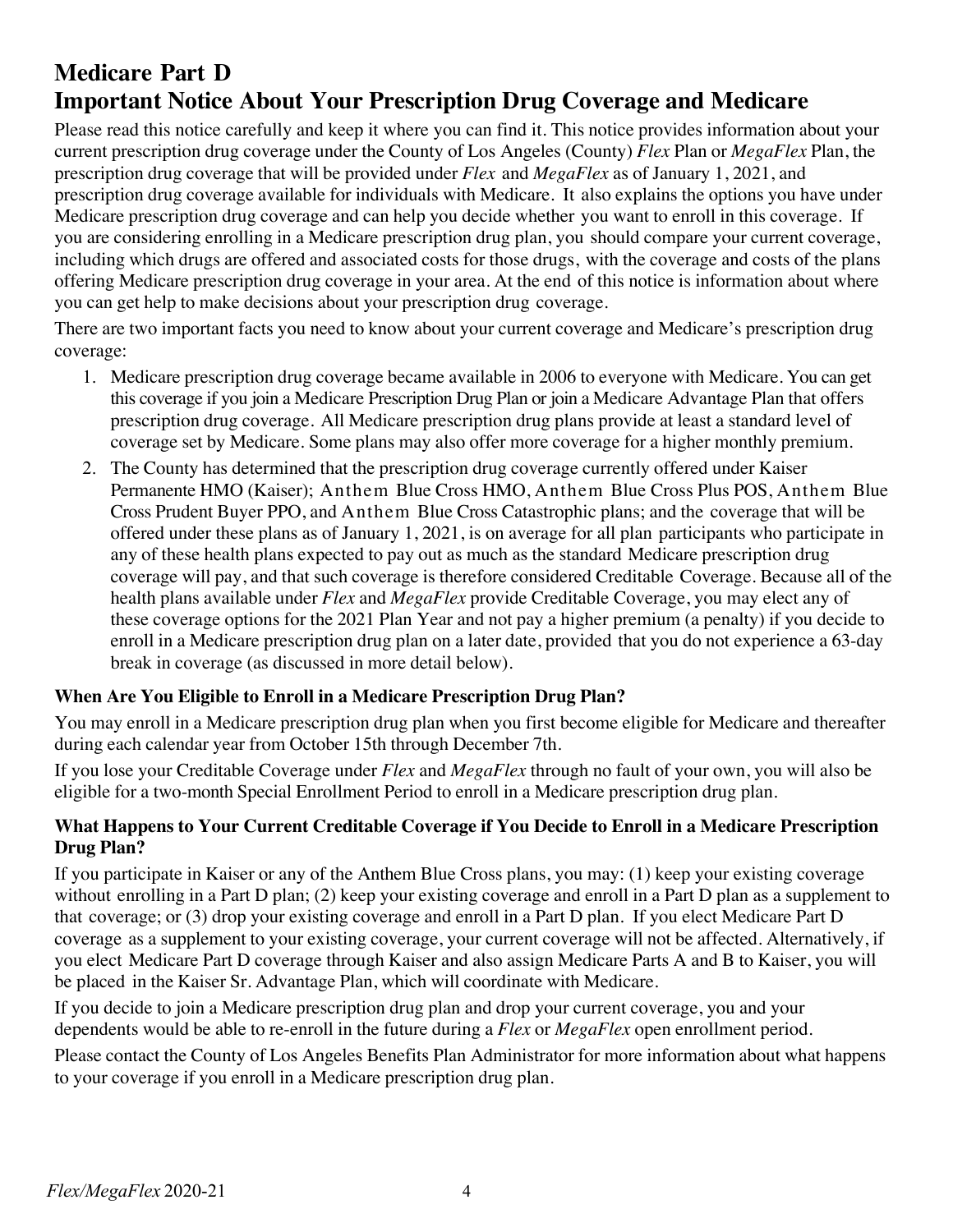## **When Will You Pay a Higher Premium (a Penalty) to Join a Medicare Prescription Drug Plan?**

It is important to note that if you drop or lose your coverage with the County and, although you are eligible to do so, you do not enroll in a Medicare prescription drug plan within 63 continuous days after your current coverage ends, you may pay a higher premium (a penalty) to enroll in a Medicare prescription drug plan on a later date.

If you go 63 continuous days or longer without Creditable Coverage, when you enroll in Medicare prescription drug coverage, your monthly premium may go up by at least 1% of the Medicare base beneficiary premium per month for every month that you did not have such coverage. For example, if you go 19 months without Creditable Coverage, your premium under Medicare may consistently be at least 19% higher than the Medicare base beneficiary premium. You may have to pay this higher premium (a penalty) for as long as you have Medicare prescription drug coverage. Additionally, you may have to wait until the beginning of the next enrollment period for Medicare prescription drug plans (i.e., October 15th) to enroll in the Medicare coverage.

#### **For More Information About This Notice or Your Current Prescription Drug Coverage…**

Please contact the County of Los Angeles Benefits Plan Administrator at the address listed below or the Benefits Hotline at the phone number listed below for further information.

**NOTE:** You will receive this notice at other times in the future indicating that you may enroll in Medicare prescription drug coverage. For example, you will receive this notice prior to the next annual enrollment period during which you may enroll in Medicare coverage, and you will also receive a notice if your current prescription drug coverage with the County changes. You may request a copy of this notice by contacting the County of Los Angeles Benefits Plan Administrator at the address or phone number listed below.

#### **For More Information About Your Options Under Medicare Prescription Drug Coverage…**

More detailed information about Medicare plans that offer prescription drug coverage can be found in the "Medicare & You" handbook. If you are eligible for Medicare, you will get a copy of the handbook in the mail every year from Medicare. You may also be contacted directly by Medicare prescription drug plans. For more information about Medicare prescription drug plans:

- Visit**www.medicare.gov**,
- Call your State Health Insurance Assistance Program (see the inside back cover of your copy of the Medicare & You handbook for their telephone number) for personalized help, or
- Call 1-800-MEDICARE (1-800-633-4227). TTY users should call 1-877-486-2048.

For people with limited income and resources, extra help paying for Medicare prescription drug coverage is available. Information about this extra help is available from the Social Security Administration (SSA) online at **https://www.ssa.gov/**, or you may call them at 1-800-772-1213 (TTY 1-800-325-0778).

#### Remember to keep this notice. If you enroll in a Medicare drug plan, you may be required to provide a copy of this notice when you join to show that you maintained Creditable Coverage and that you are not **required to pay a higher premium amount for coverage (a penalty).**

Date: **September 15, 2020** Entity providing this Notice: **County of Los Angeles** Contact: **Benefits Plan Administrator** Address: **3333 Wilshire Boulevard, Suite 1000, Los Angeles, CA 90010** Benefits Hotline: **213-388-9982**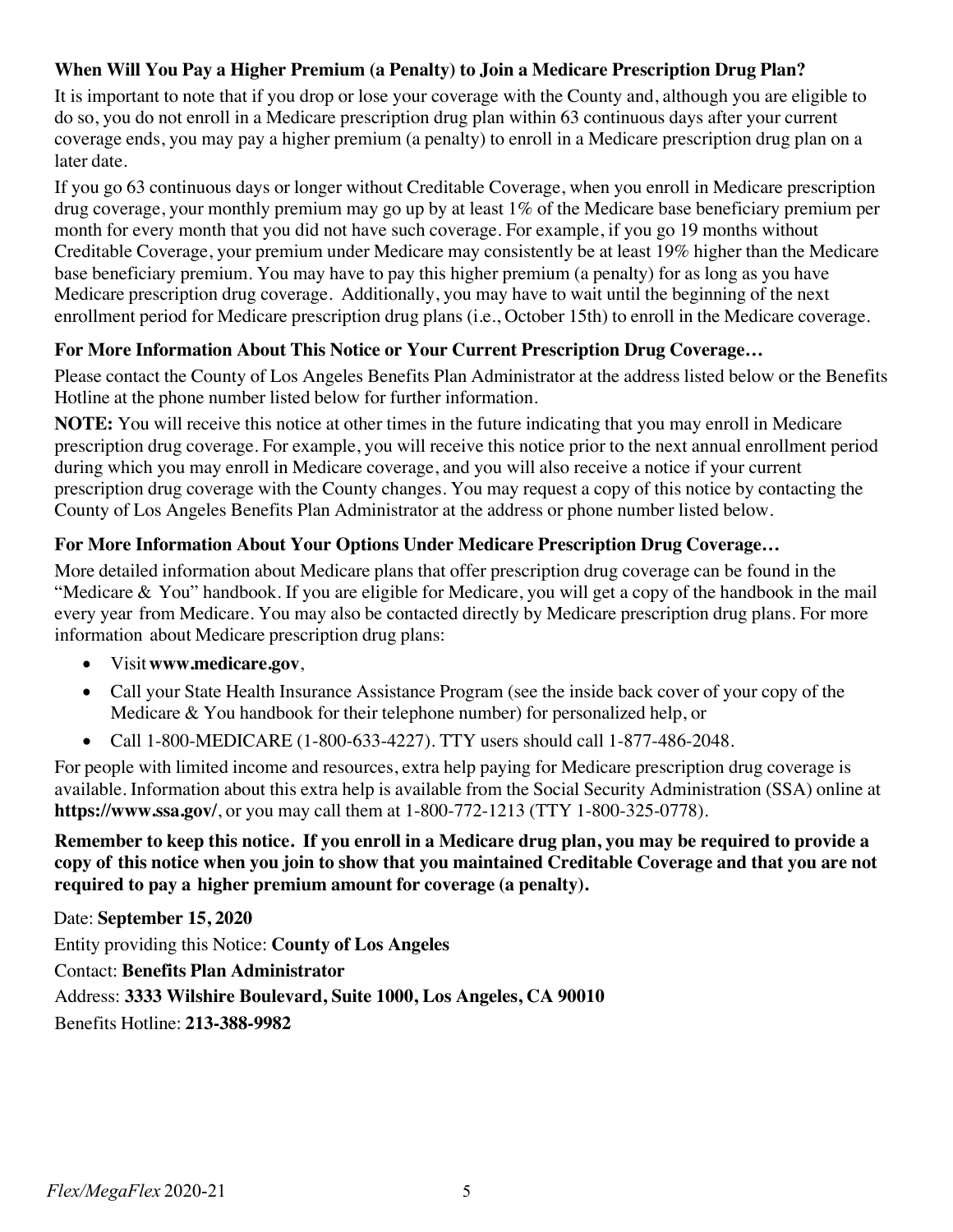## **General Information**

The Patient Protection and Affordable Care Act ("Healthcare Reform") requires the County to distribute this informational notice. When key parts of Healthcare Reform took effect in 2014, the Health Insurance Marketplace was established where individuals could purchase health coverage. Government subsidies are available for certain individuals who purchase coverage through the Marketplace. You will not be eligible for such a subsidy, however, if you are enrolled in County-offered health coverage. In addition, even if you are not enrolled in County-offered coverage, you will not be eligible for a subsidy if you are offered County-coverage that is both "minimum value" and "affordable." As explained below, County coverage, if available to you, meets the minimum value standard and is intended to be affordable based on your wages. To assist you as you evaluate options for you and your family, this notice provides some basic information about the Marketplace and employment-based health coverage offered by the County of Los Angeles.

#### **What is the Health Insurance Marketplace?**

The Marketplace is designed to help you find health insurance that meets your needs and fits your budget. The Marketplace offers "one-stop shopping" to find and compare private health insurance options. You may also be eligible for a tax credit that lowers your monthly premium in the Marketplace right away. Open enrollment for health insurance coverage through the Marketplace begins November 1, 2020, and ends December 15, 2020, for coverage starting January 1, 2021.This Marketplace open enrollment is separate from and unrelated to, the open enrollment process for County-sponsored plans.

#### **Can I Save Money on my Health Insurance Premiums in the Marketplace?**

You may qualify to save money and lower your monthly premium, but **only** if your employer does not offer you coverage, or offers coverage that doesn't meet certain standards as described below. The savings on your premium that you're eligible for depends on your household income.

#### **Does Employer Health Coverage Affect Eligibility for Premium Savings Through the Marketplace?**

Yes. If you have an offer of health coverage from your employer that meets certain standards, you will **not** be eligible for a tax credit through the Marketplace and may wish to enroll in your employer's health plan. However, you may be eligible for a tax credit that lowers your monthly premium or a reduction in certain cost-sharing if your employer does not offer coverage to you at all or does not offer coverage that meets certain standards. If the cost of a plan from your employer that would cover you (and not any other members of your family) is not "affordable" — that is, it costs you more than  $9.5\%$ of your household income for the year — or if the coverage your employer provides does not meet the "minimum value" standard set by the Affordable Care Act, you may be eligible for a tax credit. <sup>1</sup> All County-sponsored health plans meet the "minimum value" standard and the cost to you of at least one of those plans is intended to be affordable — that is, it is intended to cost you no more than 9.5% of your income, based on your wages.

Note: If you purchase a health plan through the Marketplace instead of accepting health coverage offered by the County, then you may lose some or all of the County contribution (if any) to the County-offered coverage. Also, this County contribution — as well as your employee contribution to County-offered coverage is excluded from income for Federal and State income tax purposes in most cases.2 Your payments for coverage through the Marketplace are made on an after-tax basis.

#### **How Can I Get More Information?**

For more information about the coverage offered by your employer, please check your Summary Plan Description or contact County of Los Angeles, Benefits Hotline at 213-388-9982.

The Marketplace can help you evaluate your coverage options, including your eligibility for coverage through the Marketplace and its cost. Please visit **HealthCare.gov** and **CoveredCA.com** for more information, including an online application for health insurance coverage and contact information for a Health Insurance Marketplace in your area.

<sup>1</sup> An employer-sponsored health plan meets the "minimum value" standard if the plan's share of the total allowed benefit costs covered by the plan is no less than 60 percent of such costs. (Section  $36B(c)(2)(\dot{C})(i)$  of the Internal Revenue Code of 1986).

<sup>2</sup> One exception is contributions to pay for coverage for domestic partners and their children, which are subject to Federal income tax and may be subject to State income tax.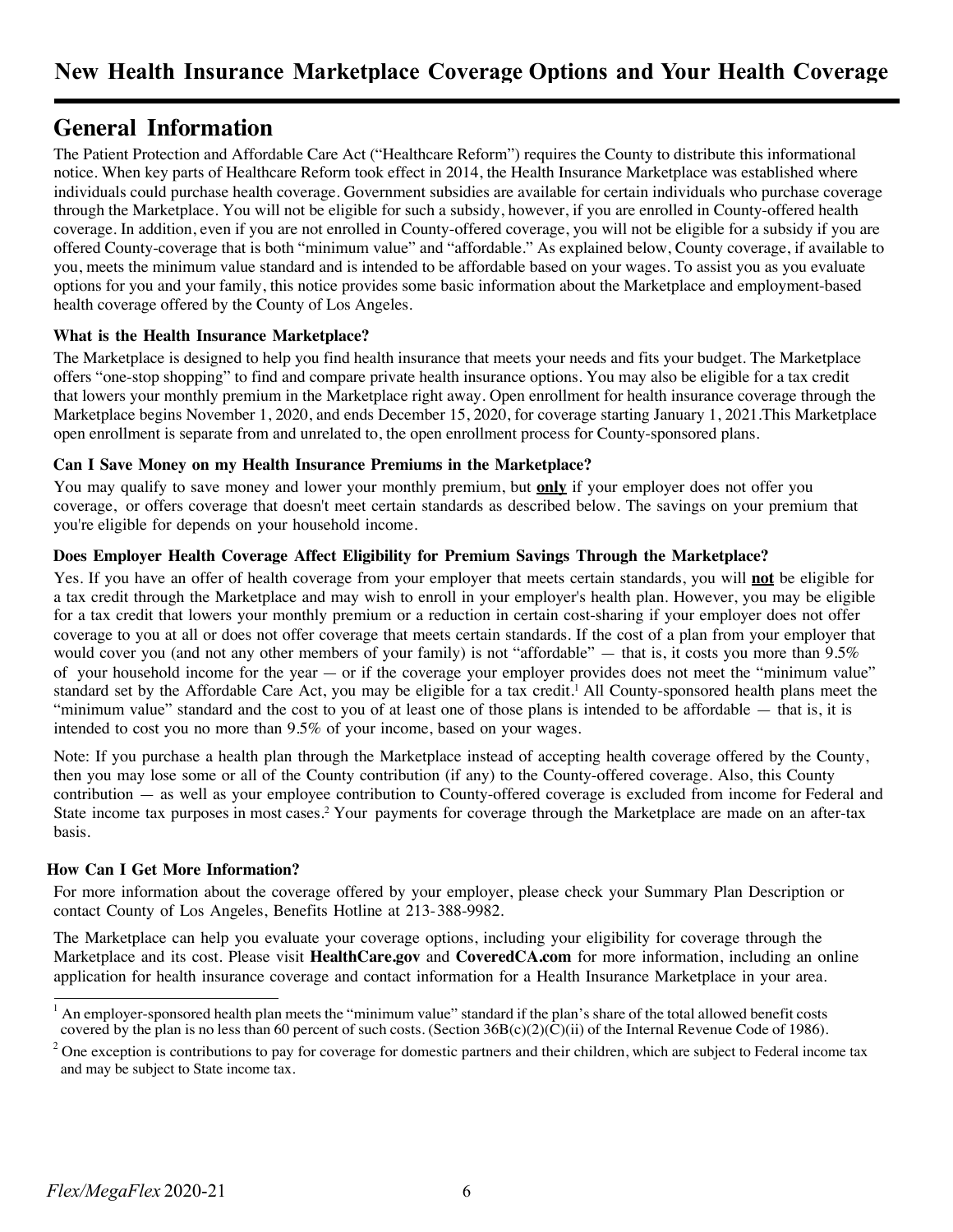# **Information About Health Coverage Offered by Your Employer**

This section contains information about any health coverage offered by your employer. If you decide to complete an application for coverage in the Marketplace, you will be asked to provide this information.

| <b>Employer Name</b>                                                                                                         | <b>Employer Identification Number (EIN)</b>      |                 |  |  |
|------------------------------------------------------------------------------------------------------------------------------|--------------------------------------------------|-----------------|--|--|
| County of Los Angeles                                                                                                        | 95-6000927W                                      |                 |  |  |
| <b>Employer Address</b>                                                                                                      | <b>Employer Phone Number</b>                     |                 |  |  |
| 3333 Wilshire Blvd. Suite 1000                                                                                               | 213-388-9982                                     |                 |  |  |
| <b>City</b>                                                                                                                  | <b>State</b>                                     | <b>Zip Code</b> |  |  |
| Los Angeles                                                                                                                  | <b>CA</b>                                        | 90010           |  |  |
| Who can we contact about employee health coverage at this job?<br>Department of Human Resources - Employee Benefits Division |                                                  |                 |  |  |
| <b>Phone number (if different from above)</b>                                                                                | <b>Email address</b><br>ebenefit@hr.lacounty.gov |                 |  |  |

**Here is some basic information about health coverage offered by this employer:**

## $\Box$  As your employer, we offer a health plan to:

¨**All employees.**

## S **Some employees. Eligible employees are:**

All full-time permanent, temporary, and qualifying part-time employees.

## ¨ **With respect to dependents:**

## S**Wedooffer coverage.Eligibledependentsare:**

Spouse, children, domestic partner, domestic partner's children.

### ¨ **We do not offer coverage.**

### $\boxtimes$  If checked, this coverage meets the "minimum value" standard, and the cost of this coverage to you **is intended to be affordable, based on employee wages.**

Even if your employer intends your coverage to be affordable, you may still be eligible for a premium *discount through the Marketplace. The Marketplace will use your household income, along with other factors,* to determine whether you may be eligible for a premium discount. If, for example, your wages vary from week to week (perhaps you are an hourly employee or you work on a commission basis), if you are newly *employed mid-year, or if you have other income losses, you may still qualify for a premium discount.*

If you decide to shop for coverage in the Marketplace, **HealthCare.gov** will guide you through the process. Covered California is California's health insurance exchange. Visit **CoveredCA.com** for more information.

# **Women's Health and Cancer Rights Act of 1998 Notice**

As required by the Women's Health and Cancer Rights Act of 1998 (WHCRA), each medical plan provides coverage for the following breast reconstruction procedures in connection with mastectomies:

- All stages of reconstruction of the breast on which the mastectomy was performed;
- Surgery and reconstruction of the other breast to produce a symmetrical appearance; and
- Prostheses and treatment of physical complications at all stages of the mastectomy, including lymphedemas.

Coverage is provided in a manner determined in consultation with the attending physician and the patient. The deductible and the copayment requirements that apply to other covered services also apply to these postmastectomy reconstructive and treatment services. Therefore, deductibles and coinsurance apply. If you would like more information on WHCRA benefits, call your medical plan.